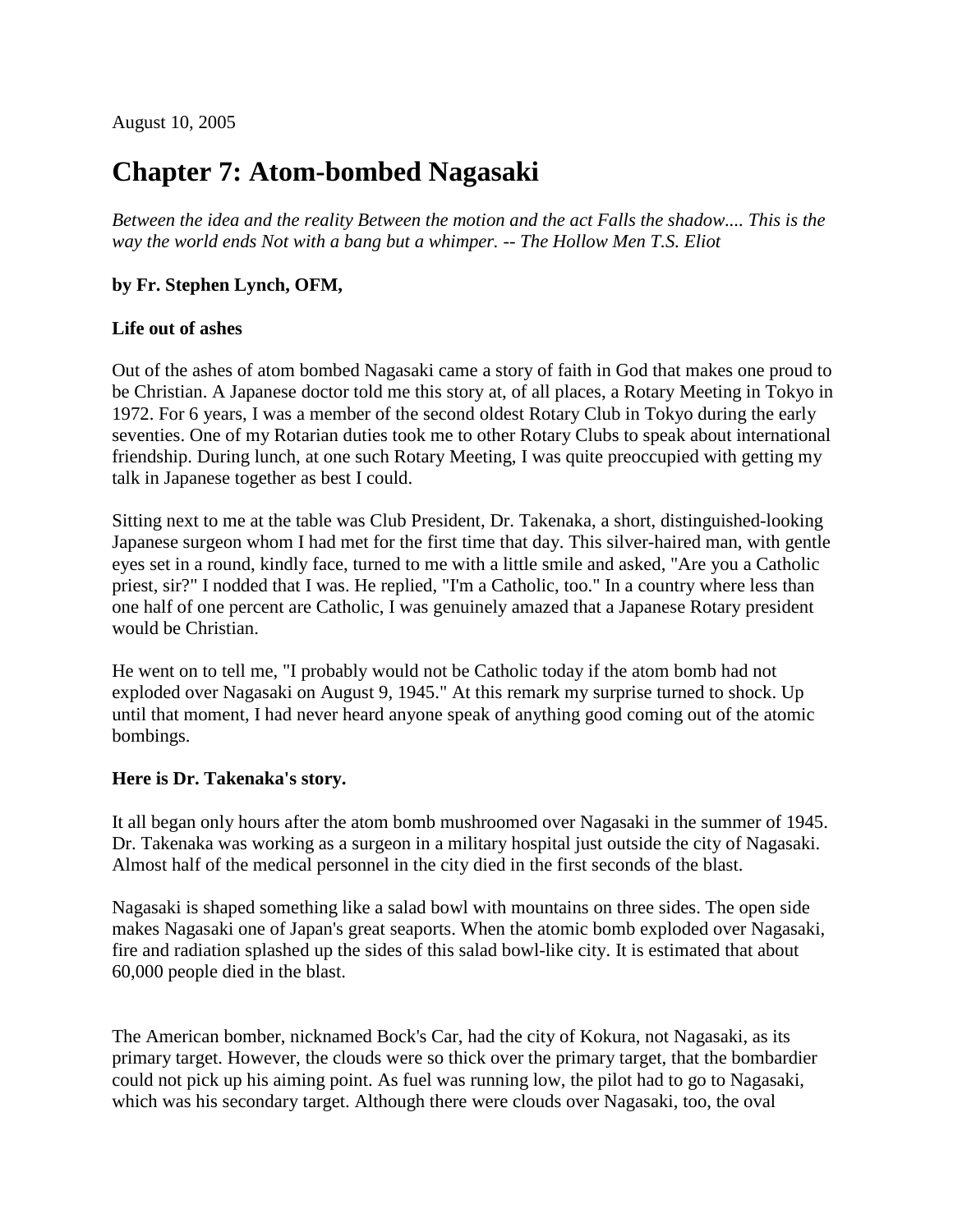stadium, near two Mitsubishi war-goods plants, was visible. The bomb, called the Fat Man, was released by parachute to explode at an altitude of 1600 feet. This was a plutonium bomb, even more devastating than Hiroshima's uranium bomb. Because the bomb was dropped off target and the wind took it even more off course, Madame Butterfly's house was saved, but "ground zero", the epicenter of the blast, was right over the Catholic Cathedral of the Assumption in the Urakami district of Nagasaki. The only things found in the ashes of the 2000-seat Cathedral were the charred buttons from the cassocks of the Japanese priests hearing confessions during the high mass going on at the time. Not deliberately, of course, but Christian America had just destroyed the largest Christian church in the Orient, and snuffed out about 75 percent of the Christians who lived in and around Nagasaki.

Dr. Takenaka went on to describe the scene shortly after the A-bomb exploded. He said, "Being only a few miles away, we knew something dreadful had happened to the city. But when we arrived on the scene itself, I couldn't believe my eyes. Blazing rubble, littered with bodies burned beyond recognition; incredible heat, and the stench of scorched flesh made us nauseous. Horribly burned people, screaming hysterically, twisted and squirmed uncontrollably in pain, terror and panic -- pleading pitifully for help. Many of the irradiated victims were faceless, with only indentations where eyes, nose and ears had once been, their skin hanging in folds from their arms and legs. Among the ashes were both the living and the dead. Even though we were experienced medical personnel, the scale of devastation shocked us, to the point that we were temporarily immobilized. "

This man with bushy eyebrows and graying temples continued, "I thought to myself, if there's a hell, this is what it must be like. Many of the survivors were burned so badly that even under the best circumstances, nothing could be done to save them.

Supplies were short; needs were enormous. Vehicles were stalled in the rubble, so the wounded had to be carried by hand to whatever clearing could be found."

Dr. Takenaka said that glazed-eyed survivors, screaming in agony, pulled frantically at his white coat, begging him to do something for them.

"I did what I could," he said dejectedly.

Because everything had been leveled, there were no shelters where the victims could be taken to protect them from the 100-degree heat of the scorching August sun. Many simply expired in the ashes of their own homes and places of business.

In a voice filled with sadness, Dr. Takenaka went on, "The heat from the fires, plus the heat from the very hot sun exhausted us quickly, but we knew we must try to keep going for the sake of the victims. Most of us worked without rest for over 48 hours. Food and water were simply nonexistent at that point. Radiation and epidemic loomed as our greatest fears. So many dead, unburied bodies made the danger of plague positively frightening."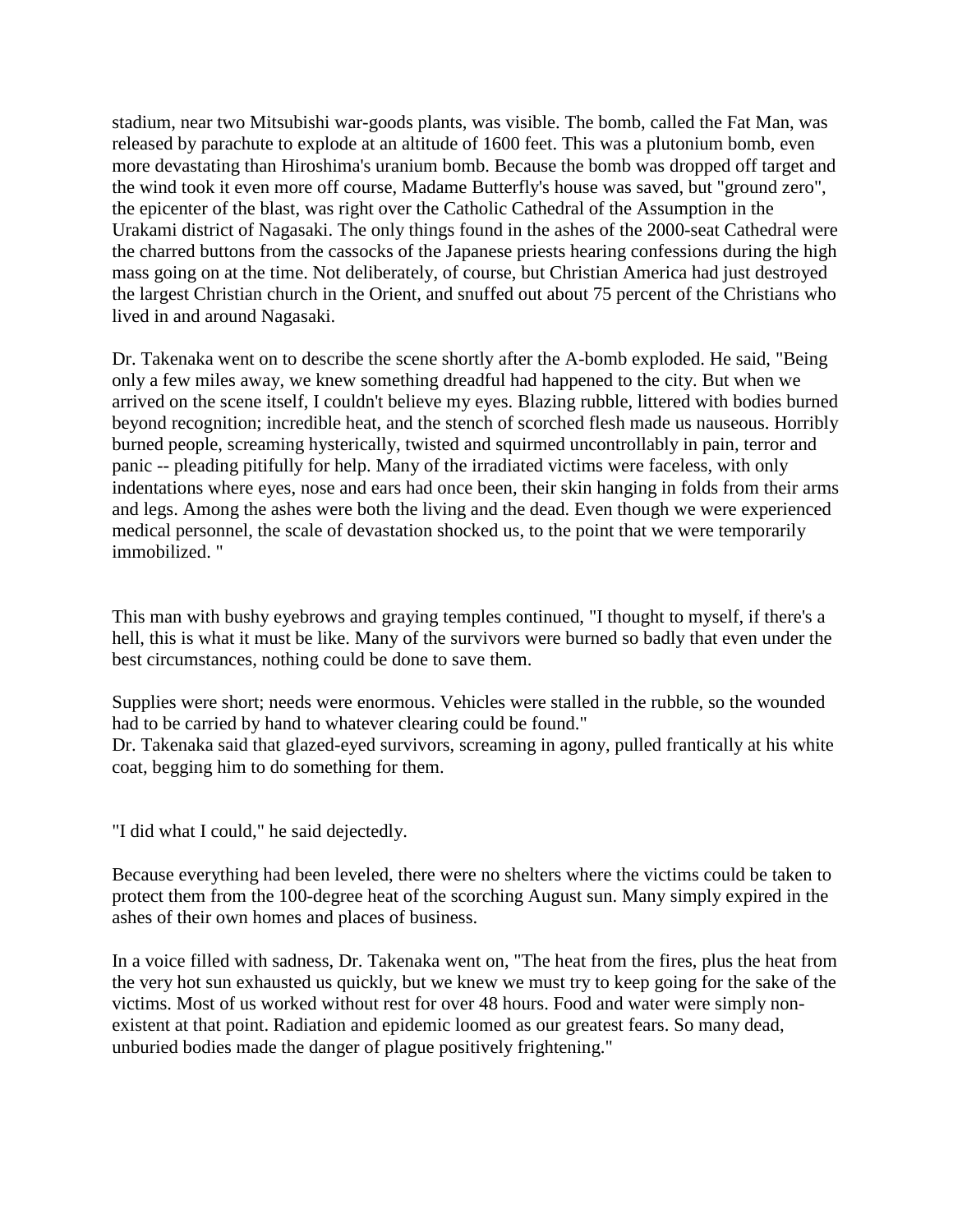Dr. Takenaka continued: "We were working in the Urakami Cathedral section of the burned-out city. As I made my way slowly through piles of human bodies, I heard what I thought was the sound of singing. I couldn't believe my ears."

Dr. Takenaka's tone softened and quickened. "Frankly, because I was on the verge of exhaustion, I wondered if I was beginning to hallucinate, the horrors of this hell being too much for a human being to bear. Suddenly, I saw them, 20 or 30 people, some critically burned, sitting in a kind of circle singing and apparently praying. They had beads in their hands which reminded me of the Buddhist jus beads. On a closer look, as I made my way over to this little group, I discovered the beads had crosses on one end. They seemed like a tiny island of composure and serenity in what I would forever remember as a nightmarish sea of horror, destruction and panic."

"Who are you?, I asked, still not sure that I wasn't going out of my mind.

"The noise of screaming and crying around us was so loud, I could hardly hear their reply.

"Who are you?, I shouted again at the top of my voice."

The reply came back, "We are Christians, and we are praying to our God."

"Of course, I had heard of Jesus Christ, but this was the first time in my life that I had ever spoken to Christians. For people to have such inner composure at a time like this jolted me way down deep inside with a strange mixture of fear and awe. I said to them, 'Some of you are badly burned. Let me do what I can for you.'"

As the doctor prepared to give these hapless victims medical attention, he was stunned to hear them say, "Thank you for coming to us, doctor, but God is with us and will take care of us. Please go and help those who need you more. We will be all right."

This soft-spoken, ingenuous man paused reflectively, his eyes misty, and then went on, "Everyone around me was reaching out desperately, begging me to come and give them medical attention. I just could not believe my ears when this group of Christians calmly asked that I go to the others who needed me more. I honestly never dreamed this kind of selfless concern for others really existed. Although I knew nothing about the teaching of Jesus Christ, I immediately saw the difference between a true Christian and the rest of us. In the presence of indescribable suffering, their faith in God never wavered; and they were more concerned about others than themselves.

"I have no way of knowing, but I suspect that most of that little band of Christians died before the fires went out in their incinerated city."

Now, with a little smile, Dr. Takenaka observed, "My first contact with Christianity revealed a remarkable quality of heart, and an heroic dimension of inner strength. I said to myself, if there is a God, I hope that God will give me the faith to believe what these Christians believed."